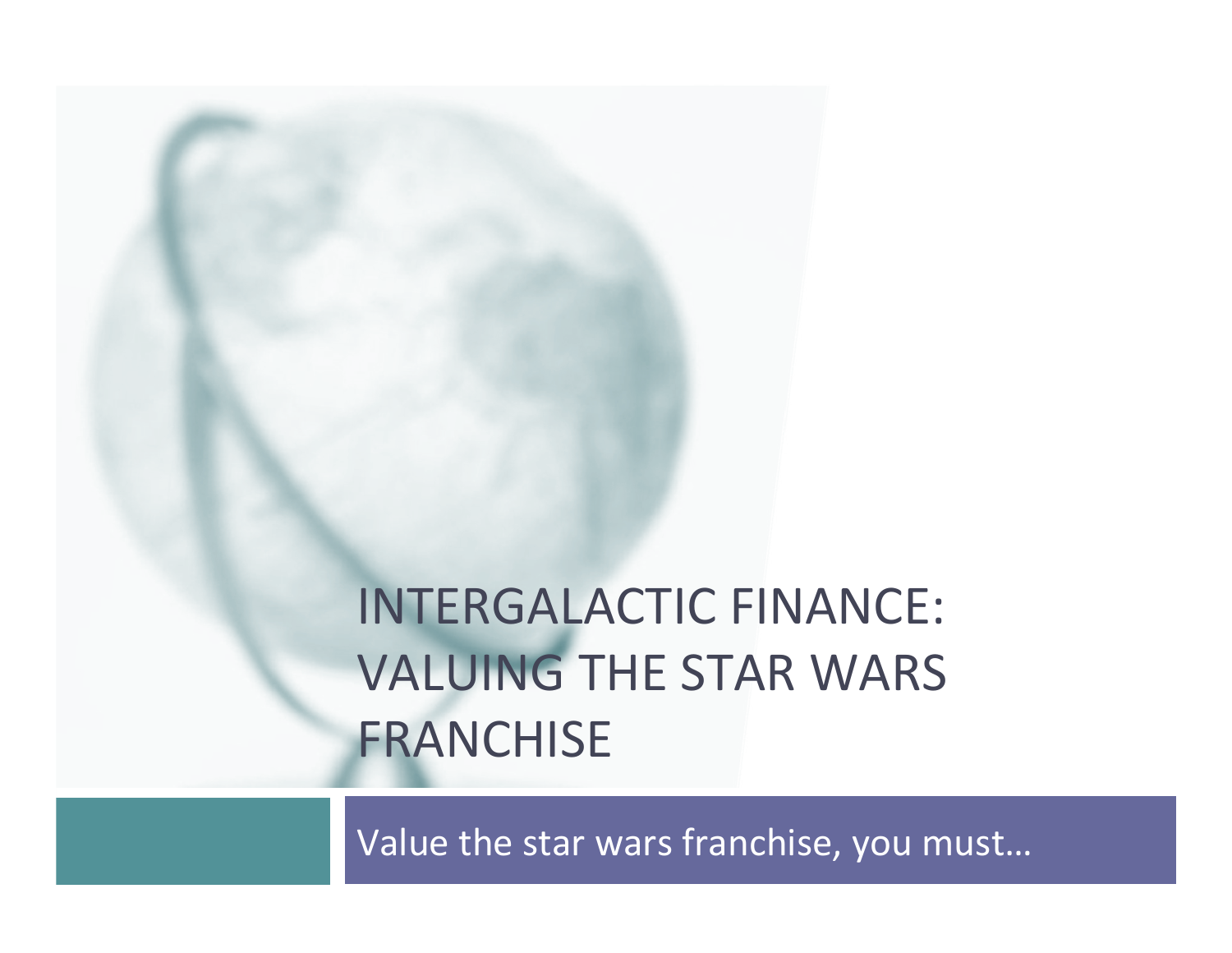#### **Movie History**

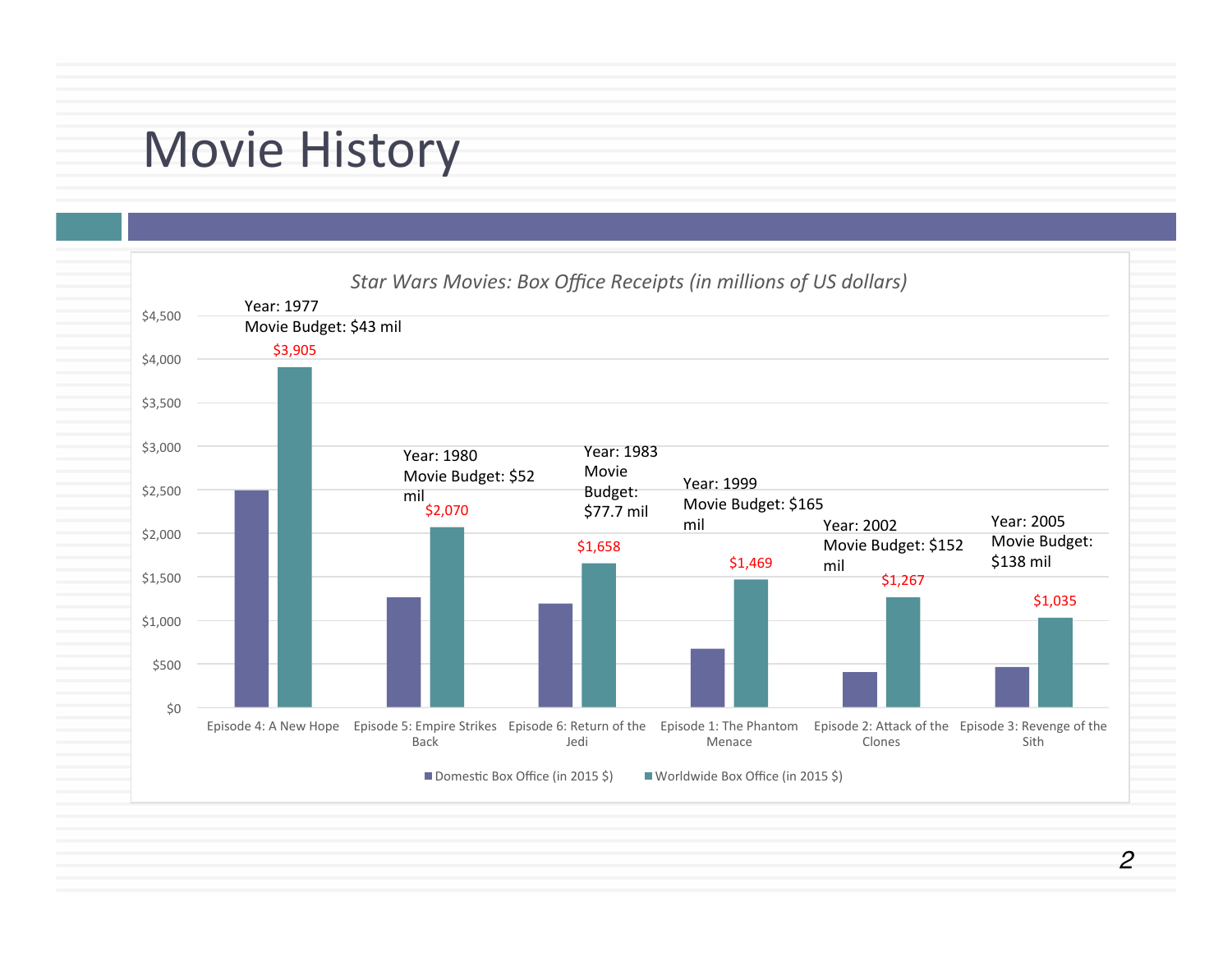#### The Add-Ons

- $\Box$  *VHS/DVD/Rentals*: Starting with video tapes (VHS) sales and rentals in the 1970s, morphing into DVD sales in the last decade and continuing into streaming in today's environment.
- □ *Toys and Merchandise*: Action figures sold by Kenner (1978-1985) and Hasbro (1995-2011) amounted to almost \$10 billion (unadjusted for inflation). Other toys and collectibles as well.
- *I Gaming*: Starting with an unlicensed game for the Apple II on a cassette tape, followed by table-top game by Kenner and games for the Atari. Starting in 1992, the games shifted away from the films to the expanded Star Wars universe, first with the X-wing computer games and later with Dark Forces, a shooter game.
- Books: There have been almost 360 books, with 76 authors, in the Star Wars series.
- □ *TV Series/Other*: The longest lived TV series, Clone Wars, has been running for seven seasons and a new one, Star War Rebels, has been produced by Disney for two vears. There are rumors that Netflix is planning three live-action series.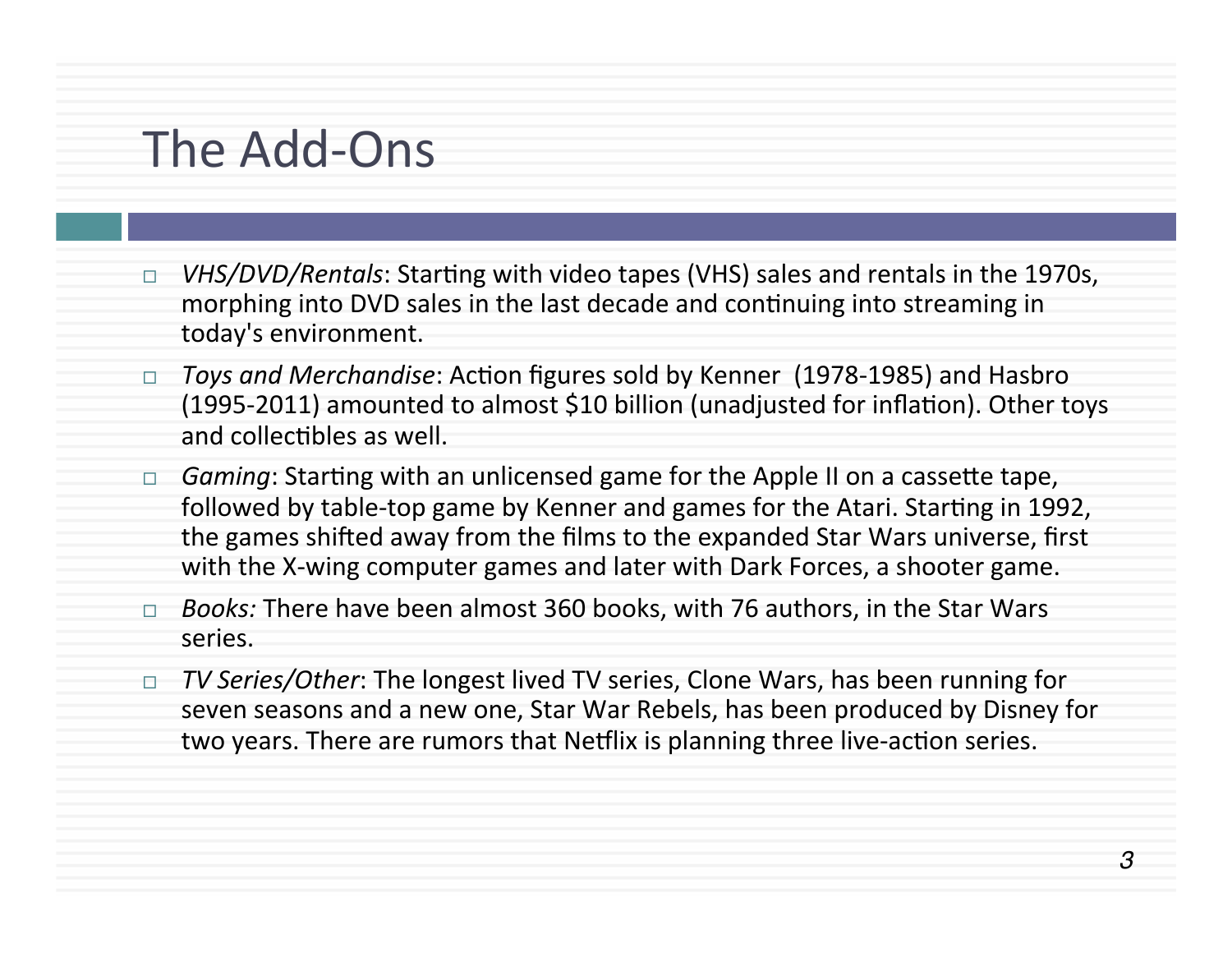### The Add-Ons' Numbers

|                            | <b>Revenues</b> | As % of total |
|----------------------------|-----------------|---------------|
| Movies                     | \$6,739.33      | 20.06%        |
| <b>DVDs/ Video/Rentals</b> | \$7,673.40      | 22.84%        |
| Toys/ Merchandise          | \$12,107.00     | 36.03%        |
| <b>Books</b>               | \$1,820.00      | 5.42%         |
| Gaming                     | \$3,400.00      | 10.12%        |
| <b>Other</b>               | \$1,860.00      | 5.54%         |
| Total                      | \$33,599.73     |               |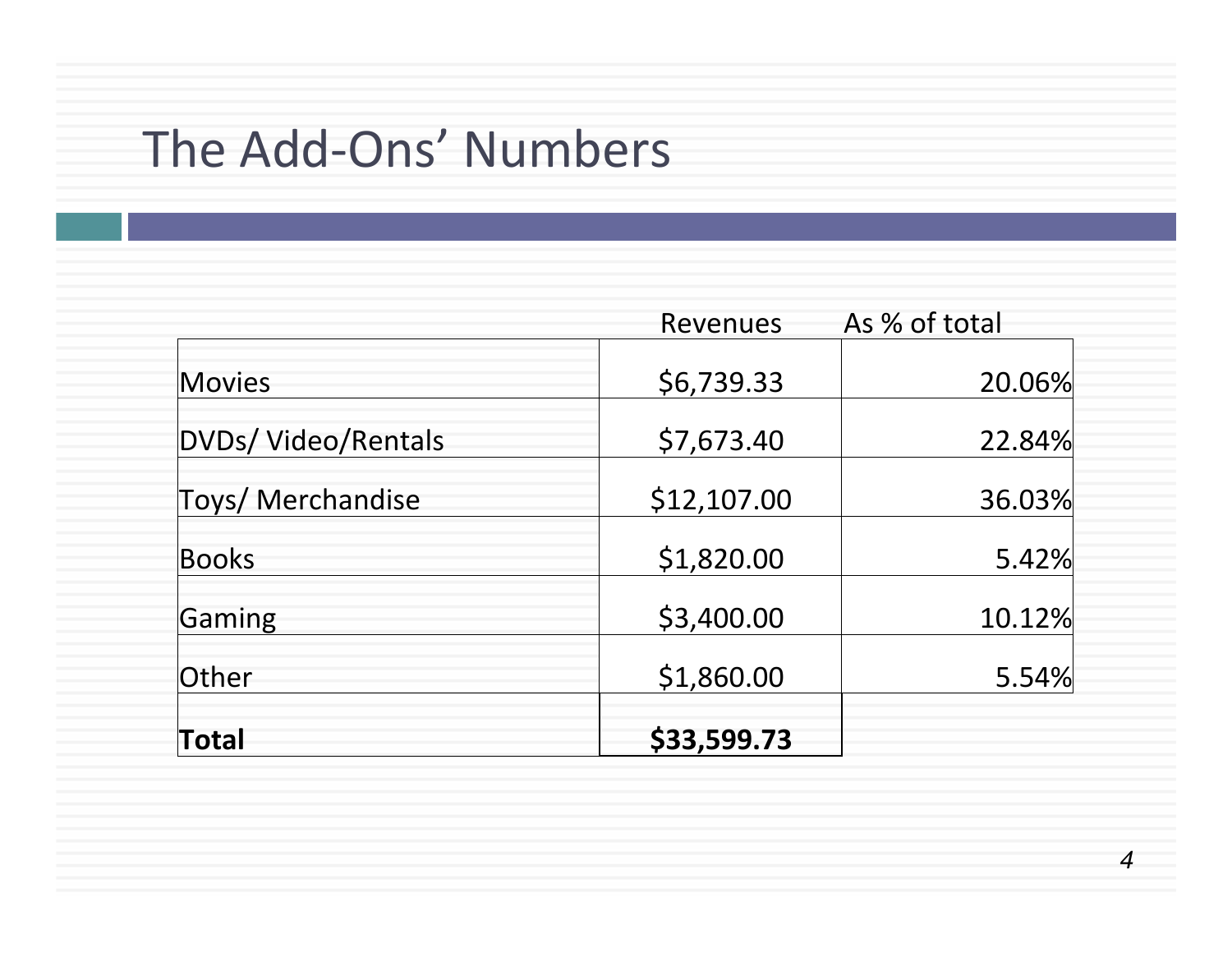### The Star Wars Pie

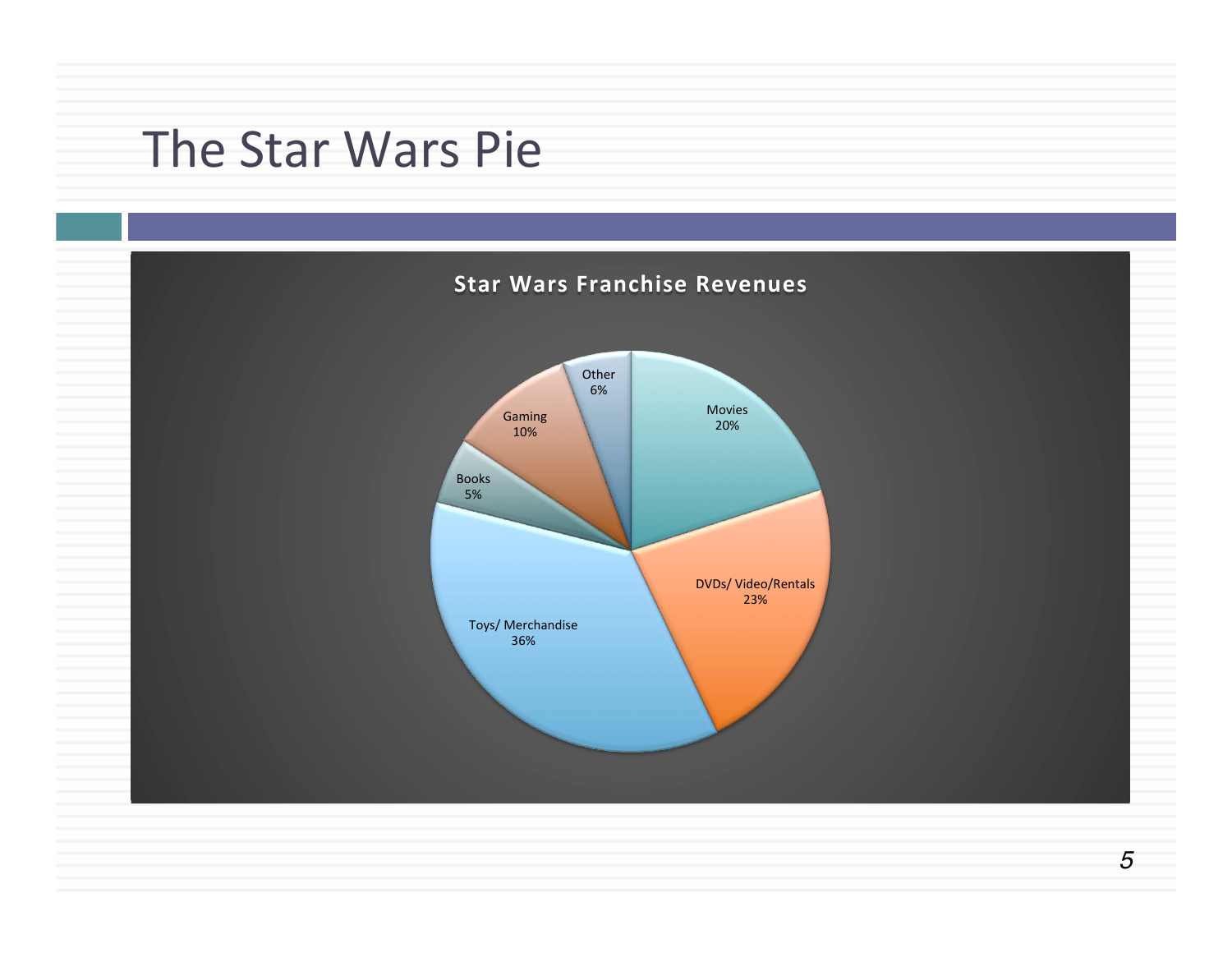## Add-on Dollar/Box Office Dollar

|                               | Revenues | As % of Movie Revenues |
|-------------------------------|----------|------------------------|
| <b>DVD &amp; Video</b>        | \$7,673  | \$1.14                 |
| <b>Toys &amp; Merchandise</b> | \$12,107 | \$1.80                 |
| <b>Books</b>                  | \$1,820  | \$0.27                 |
| Gaming                        | \$3,400  | \$0.50                 |
| Other                         | \$1,860  | \$0.28                 |
| Total                         |          | \$3.99                 |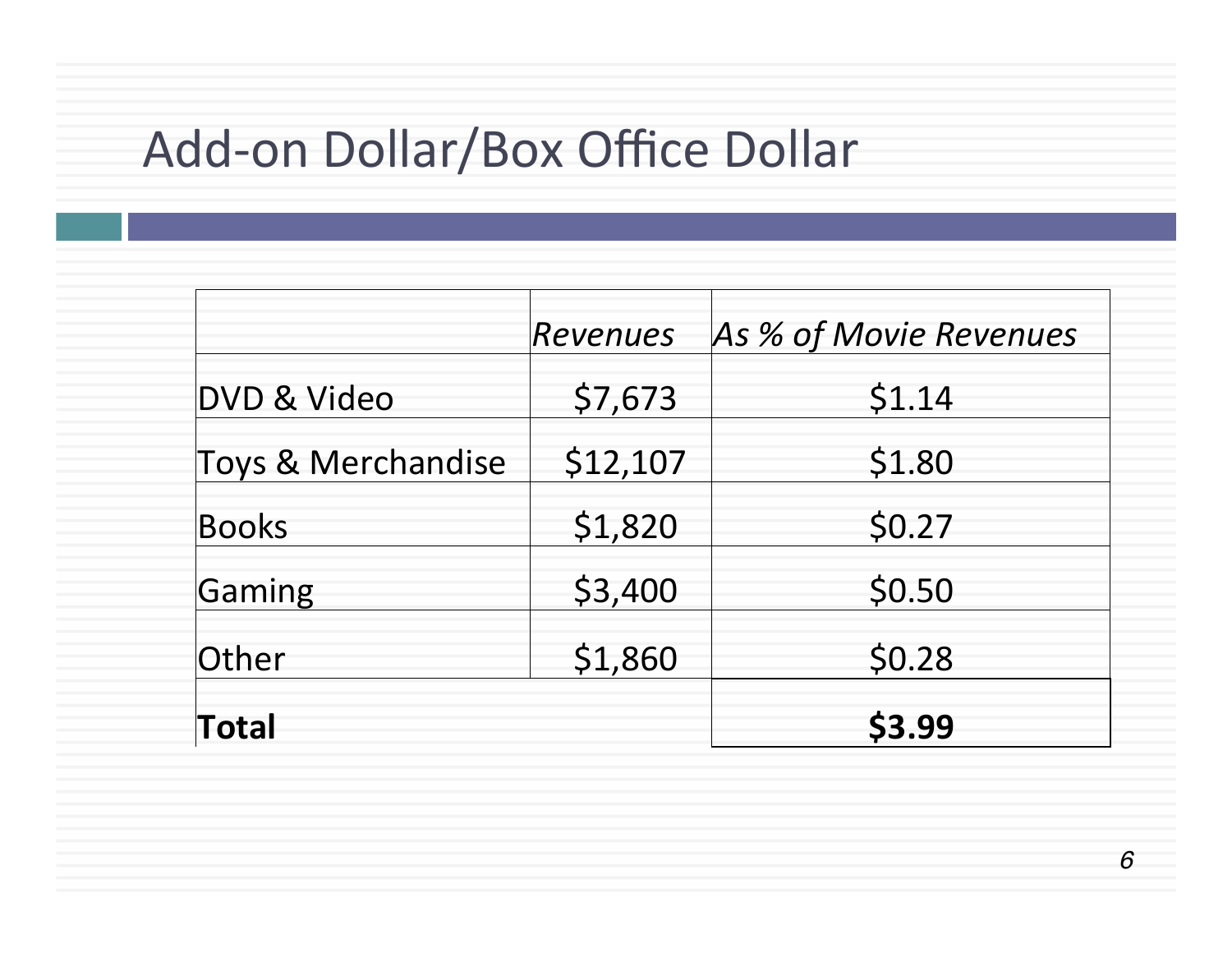### The Disney Acquisition

- $\Box$  In 2012, Disney, acquired the Star Wars franchise for \$4 billion, from George Lucas, with plans to produce three more Star Wars movies.
- $\Box$  Disney's plans at that time were to produce three more movies int he series, with spin offs and to build on the franchise's add-ons (TV. Merchandise etc.).
- $\Box$  At the time of the acquisition, I argued that it was a fair price, given Disney's history with developing, maintaining and merchandising franchises, but had to draw on the potential for synergy to justify the number.
- □ With the release of *Star Wars: The Force Awakens* just about ten days ago, Disney seems to be more than delivering on its promise, as the movie has broken box office records and is on its way to delivering a global box office of \$2 billion or more.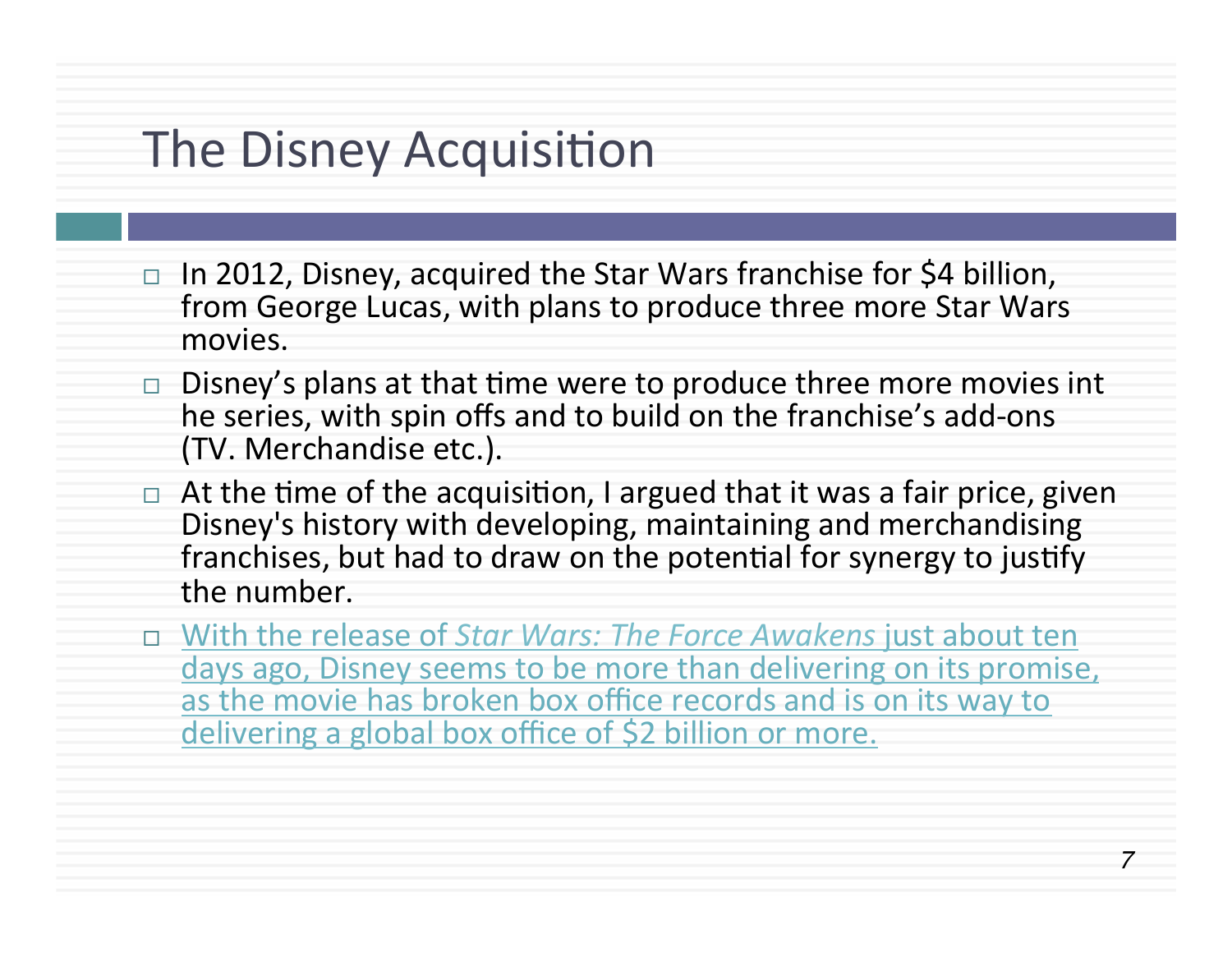## Projecting Future Revenues

|                    |                 | <b>Main Star Wars Movies</b> |                         | Star Wars Spin offs |                                     |          |  |  |  |
|--------------------|-----------------|------------------------------|-------------------------|---------------------|-------------------------------------|----------|--|--|--|
|                    | Star Wars       | <b>Star Wars</b>             | <b>Star Wars</b>        |                     | Hans                                | Boba     |  |  |  |
|                    | VII             | VIII                         | 1X                      | Rogue One           | Solo?                               | Fett?    |  |  |  |
| Years from now     | 0.0             | 2.0                          | 4.0                     | 1.0                 | 3.0                                 | 5.0      |  |  |  |
|                    | <b>Revenues</b> | Revenues                     | Revenues Revenues       |                     | <b>Revenues Revenues</b>            |          |  |  |  |
| Movies             | \$2,000.00      |                              | $$2,080.80$ $$2,164.86$ |                     | $$1,020.00$ $$1,061.21$ $$1,104.08$ |          |  |  |  |
| Streaming/Video    | \$2,400.00      |                              | $$2,496.96$ $$2,597.84$ |                     | $$1,224.00$ $$1,273.45$ $$1,324.90$ |          |  |  |  |
| Toys & Merchandise | \$4,000.00      |                              | $$4,161.60$ $$4,329.73$ |                     | $$2,040.00 \ $2,122.42 \ $2,208.16$ |          |  |  |  |
| Books/eBooks       | \$400.00        | \$416.16                     | \$432.97                | \$204.00            | \$212.24                            | \$220.82 |  |  |  |
| Gaming             | \$1,000.00      |                              | $$1,040.40$ $$1,082.43$ | \$510.00            | \$530.60                            | \$552.04 |  |  |  |
| <b>Other</b>       | \$1,000.00      |                              | $$1,040.40$ $$1,082.43$ | \$510.00            | \$530.60                            | \$552.04 |  |  |  |
| Total              |                 | \$10,800.00 \$11,236.32      | \$11,690                |                     | \$5,508.00 \$5,730.52 \$5,962.04    |          |  |  |  |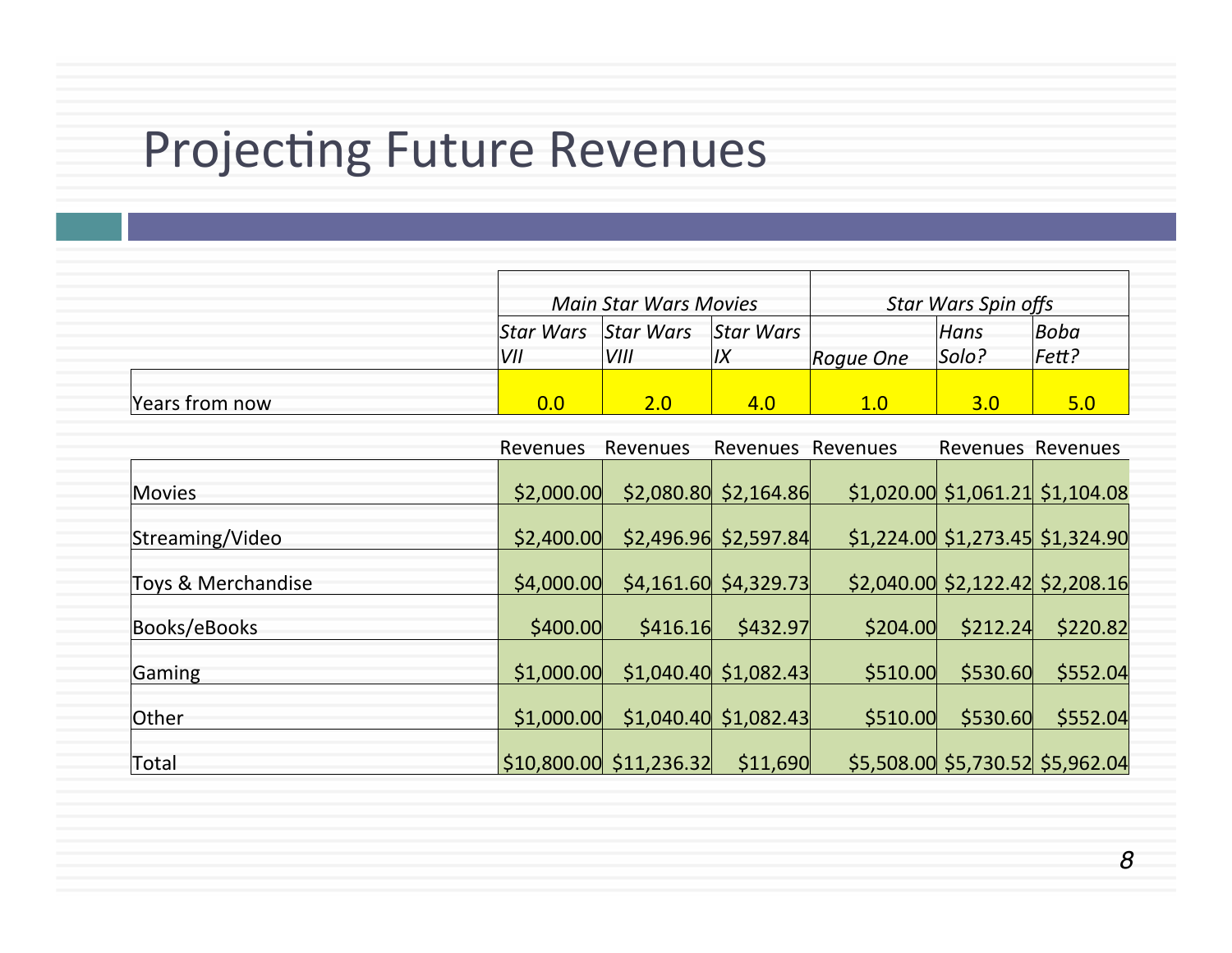### Operating Income and Present Value

|                                             |                  | <b>Main Star Wars Movies</b> |                        | <b>Star Wars Spin offs</b> |               |               |  |  |  |
|---------------------------------------------|------------------|------------------------------|------------------------|----------------------------|---------------|---------------|--|--|--|
|                                             | Star Wars<br>VII | <b>Star Wars</b><br>VIII     | <b>Star Wars</b><br> I | Roque One                  | Hans<br>Solo? | Boba<br>Fett? |  |  |  |
| Years from now                              | 0.0              | 2.0                          | 4.0                    | 1.0                        | 3.0           | 5.0           |  |  |  |
| After-tax Operating Income (movies)         | \$281.96         | \$293.35                     | \$305.20               | \$143.80                   | \$149.61      | \$155.65      |  |  |  |
| After-tax Operating Income (non-<br>movies) | \$924.00         |                              | $$961.33$ $$1,000.17$  | \$471.24                   | \$490.28      | \$510.09      |  |  |  |
| <b>Present Value</b>                        | \$1,205.96       | \$1,083.50                   | \$973.47               | \$571.55                   | \$513.51      | \$461.36      |  |  |  |

| Value of new Star Wars movies $=$ | \$4,809.34                                 |
|-----------------------------------|--------------------------------------------|
| Value of continuing income $=$    | \$5,162.92! Valued as a growing perpetuity |
| Value of Star Wars =              | \$9,972.26                                 |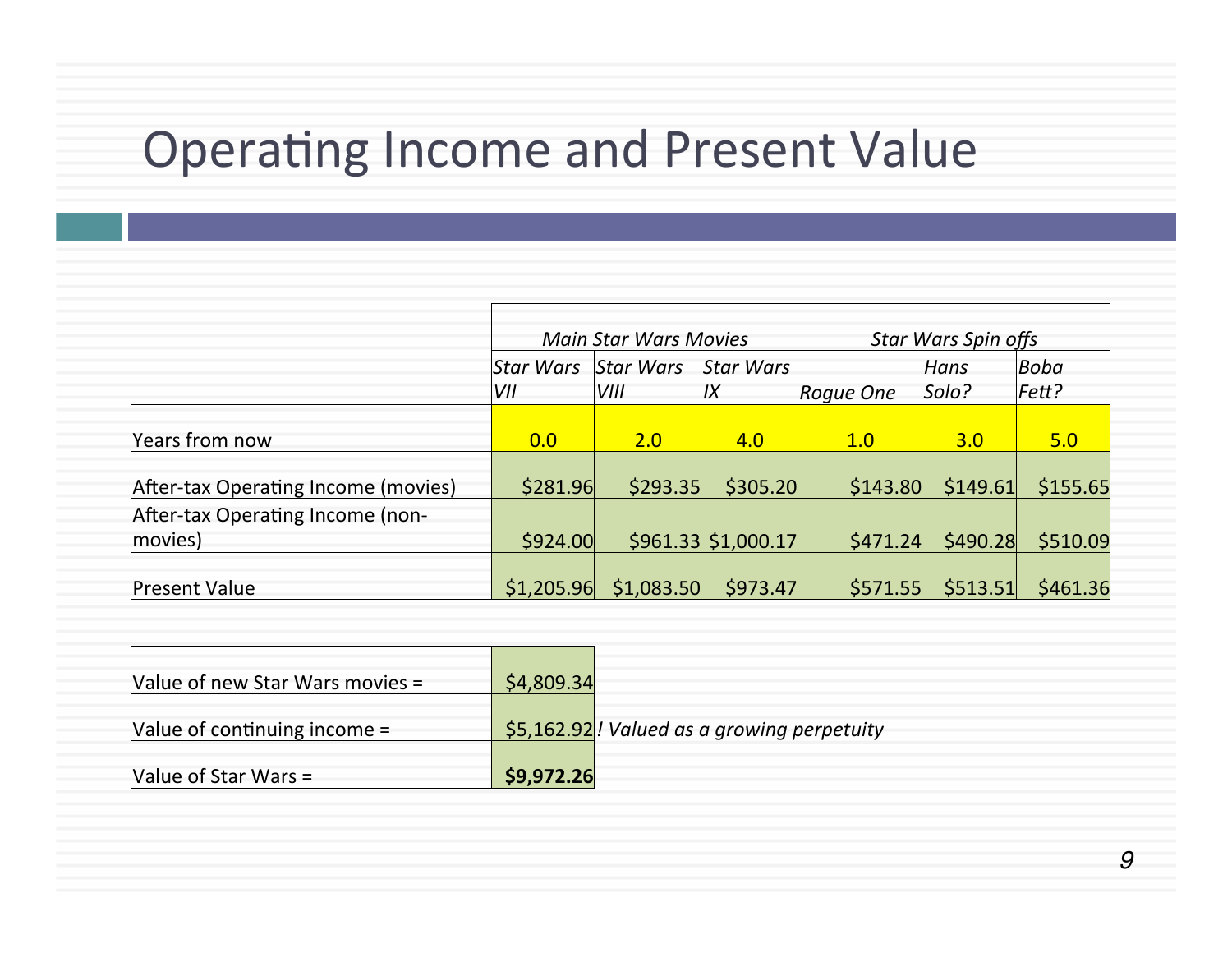## Valuing the Franchise

|                                                                                       |                    | Add-on \$ per Box Office \$                              |                    |                              |                                    | <b>Star Wars Franchise Valuation: December 2015</b>                                                           |       |         |                                            |           |         |                        |                   |         |
|---------------------------------------------------------------------------------------|--------------------|----------------------------------------------------------|--------------------|------------------------------|------------------------------------|---------------------------------------------------------------------------------------------------------------|-------|---------|--------------------------------------------|-----------|---------|------------------------|-------------------|---------|
| \$1.20<br>Streaming/Video                                                             |                    |                                                          |                    |                              |                                    |                                                                                                               |       |         |                                            |           |         |                        |                   |         |
|                                                                                       | Toys & Merchandise | \$2.00                                                   |                    |                              |                                    |                                                                                                               |       |         |                                            |           |         |                        |                   |         |
| Books/eBooks                                                                          |                    | \$0.20                                                   |                    |                              |                                    | <b>Main Movies</b>                                                                                            |       |         |                                            |           |         | <b>Spin Off Movies</b> |                   |         |
| Gaming                                                                                |                    | \$0.50                                                   |                    |                              | World Box office of \$1.5 billion, |                                                                                                               |       |         |                                            |           |         |                        |                   |         |
| Other                                                                                 |                    | \$0.50                                                   |                    |                              |                                    | adjusted for 2% inflation.                                                                                    |       |         | World Box office is 50% of<br>main movies. |           |         |                        |                   |         |
| Add on \$<br>per box                                                                  |                    |                                                          |                    | <b>Main Star Wars Movies</b> |                                    |                                                                                                               |       |         | Star Wars Spin offs                        |           |         |                        |                   |         |
|                                                                                       |                    |                                                          |                    | <b>Star Wars VII</b>         |                                    | Star Wars VIII Star Wars IX                                                                                   |       |         |                                            | Rogue One |         | Hans Solo?             | <b>Boba Fett?</b> |         |
|                                                                                       | office \$          | Years from now                                           |                    | 0.0                          |                                    | 2.0                                                                                                           |       | 4.0     | 1.0                                        |           | 3.0     |                        | 5.0               |         |
|                                                                                       |                    | Movies - Revenues                                        |                    | \$2,000                      |                                    | \$2,081                                                                                                       |       | \$2,165 |                                            | \$1,020   |         | \$1,061                |                   | \$1,104 |
|                                                                                       |                    | Streaming/Video - Revenues                               |                    | \$2,400                      |                                    | \$2,497                                                                                                       |       | \$2,598 |                                            | \$1,224   |         | \$1,273                |                   | \$1,325 |
|                                                                                       |                    | Toys & Merchandise - Revenues                            |                    | \$4,000                      |                                    | \$4,162                                                                                                       |       | \$4,330 | \$2,040                                    |           | \$2,122 |                        | \$2,208           |         |
|                                                                                       |                    | Books/eBooks - Revenues                                  |                    | \$400                        |                                    | \$416                                                                                                         | \$433 |         | \$204                                      |           | \$212   |                        | \$221             |         |
| Gaming - Revenues<br>Other - Revenues                                                 |                    |                                                          | \$1,000            |                              | \$1,040<br>\$1,082                 |                                                                                                               | \$510 |         | \$531                                      |           | \$552   |                        |                   |         |
|                                                                                       |                    |                                                          | \$1,000<br>\$1,040 |                              | \$1,082                            |                                                                                                               | \$510 |         | \$531                                      |           | \$552   |                        |                   |         |
| <b>Operating Margin</b>                                                               |                    | <b>Total - Revenues</b>                                  | \$10,800           |                              |                                    | \$11,236<br>\$11,690                                                                                          |       |         | \$5,508                                    |           | \$5,731 |                        | \$5,962           |         |
|                                                                                       | 20.14% for movies  |                                                          |                    |                              |                                    |                                                                                                               |       |         |                                            |           |         |                        |                   |         |
|                                                                                       |                    | 15% for non-movies   After-tax Operating Income (movies) | \$                 | 282                          | \$                                 | 293                                                                                                           | s     | 305     | s                                          | 144       | s       | 150                    | s                 | 156     |
|                                                                                       | 30% tax rate       | After-tax Operating Income (non-movies)   \$             |                    | 924                          | \$.                                | 961                                                                                                           | s     | 1,000   | s                                          | 471       | \$      | 490                    | s                 | 510     |
|                                                                                       |                    | Present Value                                            | Ś                  | 1,206                        | Ś                                  | 1,083                                                                                                         | s     | 973     | s                                          | 572       | \$.     | 514                    | s                 | 461     |
|                                                                                       |                    | Value of new Star Wars movies =                          |                    | \$4,809                      |                                    |                                                                                                               |       |         |                                            |           |         |                        |                   |         |
| <b>Discounted back</b><br>@ 7.61% cost of<br>capital of<br>entertainment<br>companies |                    | Value of continuing income =                             |                    | \$5,163                      |                                    |                                                                                                               |       |         |                                            |           |         |                        |                   |         |
|                                                                                       |                    | Value of Star Wars =                                     |                    | \$9,972                      |                                    |                                                                                                               |       |         |                                            |           |         |                        |                   |         |
|                                                                                       |                    |                                                          |                    |                              |                                    | Assumes that revenues from add ons<br>continue after 2020, growing at 2% a year,<br>with 15% operating margin |       |         |                                            |           |         |                        |                   |         |